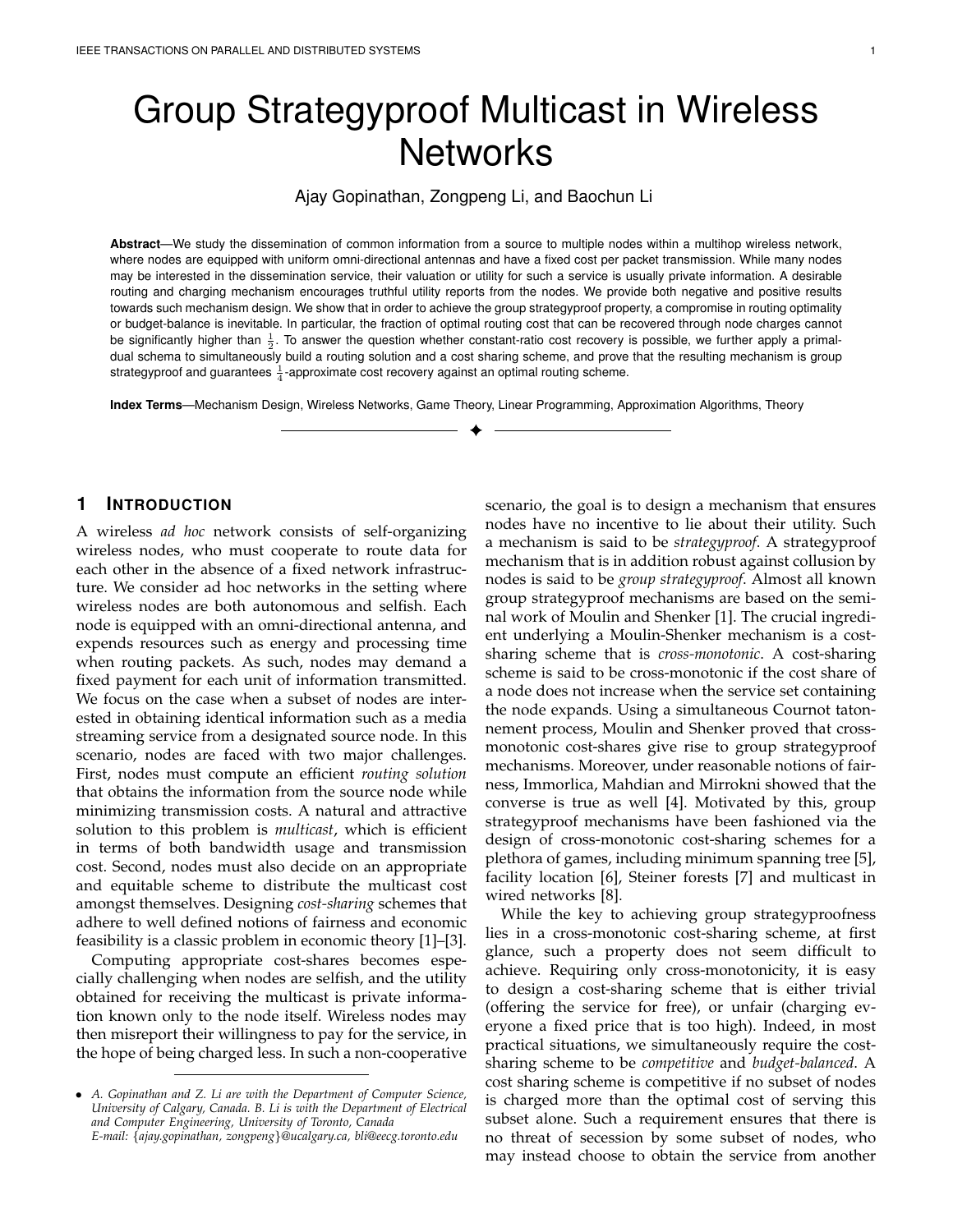provider charging less. The budget-balance requirement is natural — a reasonable mechanism should seek to recoup the cost incurred by the routing solution. From a computational perspective, we are further interested in cost sharing schemes that are competitive and budgetbalanced with respect to the min-cost routing solution.

In this paper, we design cost sharing schemes for information dissemination in a wireless ad hoc network, when the underlying charging scheme is required to be group strategyproof. Simultaneously, we require the data delivery method employed to be efficient in terms of routing costs. Any efficient routing mechanism should exploit the following two important properties; (1) the *broadcast advantage* inherent in wireless environments, and (2) the *replicable property* of information. A natural data dissemination method that suggests itself is *multicast*. The optimal multicast route ensures that there are no redundant transmissions by any node, thus ensuring the total cost of wireless transmissions is minimized.

We show that cross-monotonic, competitive and budget-balanced cost sharing schemes *do not exist* for multicast in wireless networks. Hence, we relax the budget-balance requirement, to obtain a crossmonotonic, *approximately* budget-balanced cost-sharing scheme<sup>1</sup>. This guarantees a truthful mechanism, to the detriment of the cost recovery ratio. An interesting question is then to find upper and lower bounds on cost recovery. For a wireless network with T multicast receivers, we show that the budget-balance ratio for *any* cross-monotonic cost-sharing scheme is upper bounded by  $\frac{1}{2}+O(\frac{1}{T})$ , which is asymptotically constant. In the special case of uniform transmission costs, the upper bound is  $\frac{2}{3}+O(\frac{1}{T})$ . Our result hinges on a pathological network construction, and we employ a probabilistic argument similar to that of Immorlica *et al.* [4] and Li [8]. We complement this upper bound by showing that constant factor budget-balanced schemes are possible. We design an algorithm that computes a 2-approximate routing solution, and show how we can modify this algorithm to guarantee a cost recovery ratio of at least  $\frac{1}{4}$  of the total cost of multicast in a wireless ad hoc network. Our technique is based on the primal-dual schema [6], [9], [10], and is unique in that it ensures cross-monotonicity by continuously increasing dual variables, which results in violated dual constraints. This results in an infeasible dual vector. Nevertheless, we show that the recovered cost shares is bounded with respect to the feasible dual.

The rest of this paper is organized as follows; in Section 2, we discuss related work. We introduce our network model as well as some game theoretic definitions in Section 3. In Section 4, we argue using a probabilistic method that perfect budget-balance in wireless networks is impossible, and derive upper bounds on cost recovery. We design a primal-dual based algorithm that computes cross-monotonic cost-shares for wireless networks with

1. Relaxing the budget-balanced requirement is equivalent to relaxing the competitiveness property. See Section 3.

uniform cost in Section 5, and prove its performance bound, before concluding in Section 6.

## **2 RELATED WORK**

The study and design of group strategyproof mechanisms was initiated by the seminal work of Moulin [2] and Moulin and Shenker [1], in which they showed that the Cournot tatonnement under a cross-monotonic costsharing scheme gives rise to mechanisms that are group strategyproof. Further, they show that if the cost function is submodular, then it is possible to achieve crossmonotonic cost sharing with the Shapley value [11]. In a Moulin-Shenker mechanism, the service is offered in the beginning to all interested agents at prices computed using some cost-sharing scheme. Agents that are unwilling to meet the price imposed are removed from the service set, new cost-shares are computed, and the service is offered to the remaining agents. The process repeats until all agents agree to meet the asking price of the mechanism. If the underlying cost-sharing scheme is cross-monotonic, the dominant strategy of every agent, whether acting individually or in conspiracy with other agents, is to report her true valuation for the service. Inspired by their work, group strategyproof mechanisms have been developed for various games through the design of cross-monotonic, competitive and approximately budget-balanced cost-sharing algorithms. The minimum spanning tree [5], the travelling salesman problem [5], facility location [6], single-source rent-or-buy [12] and Steiner forest [7] all constitute combinatorial optimization games for which algorithms have been developed for computing cost shares with the previously stated properties.

With the notable exception of the minimum spanning tree game, a recurring theme in the cost-sharing schemes for the previously mentioned games is the poor budgetbalance ratio. Using a novel probabilistic argument, Immorlica *et al.* [4] prove upper bounds on cost recovery for various games, including edge and vertex cover, set cover and the metric facility location game. Further, Immorlica *et al.* showed that under the reasonable assumptions of *no free riders* and *upper continuity*, group strategyproof mechanisms give rise to cross-monotonic cost-sharing schemes. Recently, Mehta *et al.* [13] consider weakening the group strategyproof property with the aim of improving the budget-balance ratio. They propose acyclic mechanisms with exponentially better budgetbalance properties for some class of games, but are only weakly group strategyproof. Subsequently, Brenner and Shafer [14] showed how to turn any  $\alpha$ -approximation algorithm for a combinatorial optimization problem into an  $\alpha$ -budget-balanced acyclic mechanism.

Cross-monotonic cost-sharing for optimal multicast with network coding [15] was studied by Li [8] for both directed and undirected networks. Similar to Immorlica *et al.* [4], Li used a probabilistic technique to show the existence of directed networks for which no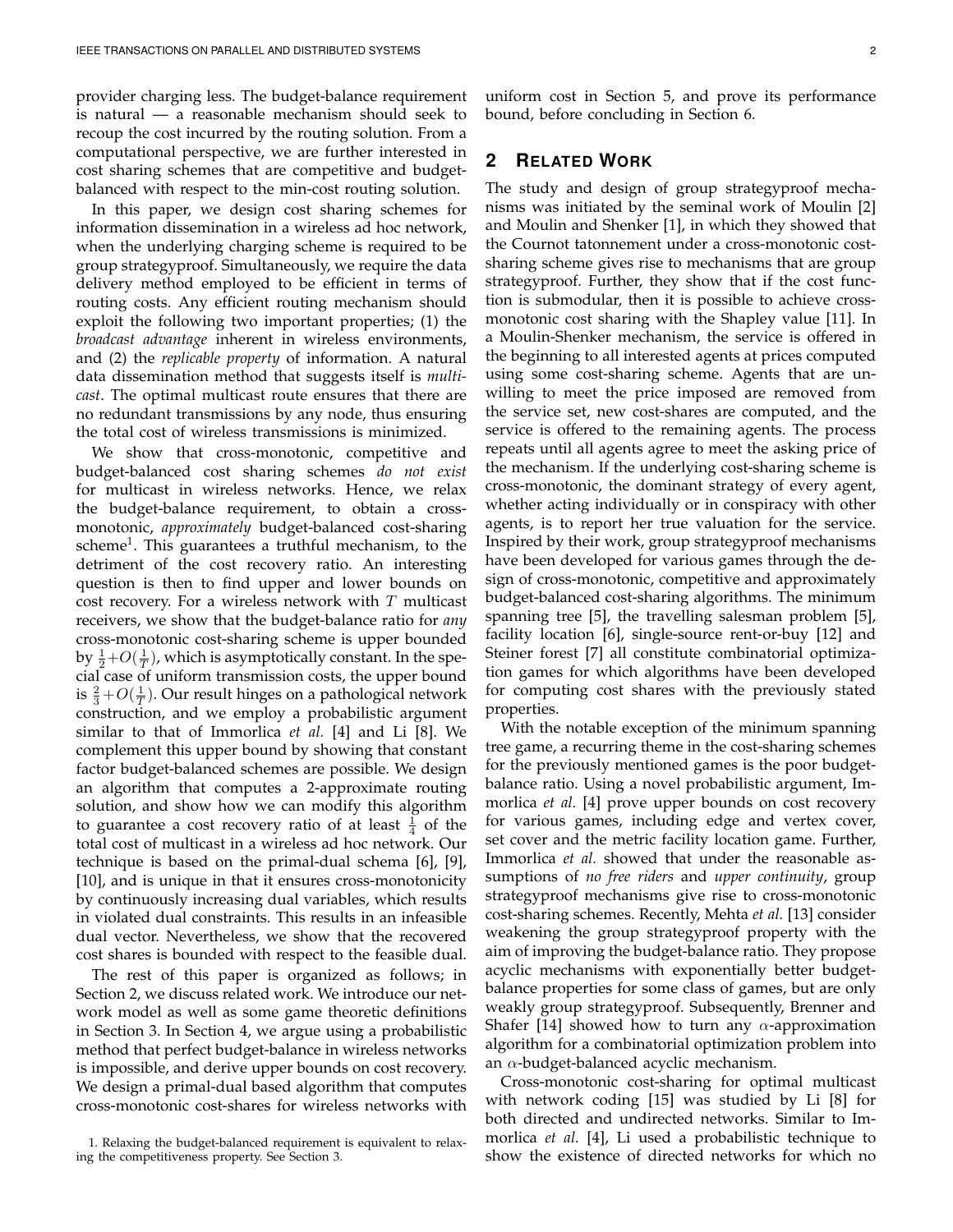cross-monotonic cost-sharing scheme recovers more than  $O(\frac{1}{\sqrt{2}})$  $(\frac{1}{k})$  of the cost, where k is the number of multicast receivers. For undirected networks, the upper bound was shown to be  $O(\frac{1}{2})$ . In a preliminary version of this paper [16], we showed that the cross-monotonic cost recovery upper bound for wireless networks was  $\frac{1}{2} + O(\frac{1}{\eta})$  where  $\eta$  was a network dependent parameter, and further designed an algorithm for computing a  $\frac{1}{8}$ budget-balanced cost-sharing scheme for uniform cost networks. In this paper, we improve these results by deriving cost recovery upper and lower bounds of  $\frac{1}{2}+O(\frac{1}{T})$ and  $\frac{1}{4}$  respectively, where T is the number of multicast receivers.

## **3 PRELIMINARIES**

In this section, we will introduce the wireless network model we use, and discuss some desirable properties of cost-sharing schemes. We will also show that the optimal multicast cost in wireless networks is not submodular, thus precluding the use of the Shapley value [11] as a viable cost-sharing scheme for group strategyproofness.

#### **3.1 The Network Model**

We assume that the wireless networks we study can be modeled by disk graphs with some uniform radius,  $r$ . In such graphs, a wireless node  $u$  is connected to all nodes whose physical distance from  $u$  is less than  $r$ . The *broadcast property* of wireless networks means that a transmission by  $u$  can be heard by all other nodes within range r of u. We will say v is in the *neighbourhood* of u or is *adjacent* to u if v is within u's transmission radius. Each node charges a fixed price to transmit a unit of information, and we denote the cost of transmitting a unit of information via node u as  $c(u)$ . We will use  $d(u, v)$ to denote the cheapest cost path from node  $u$  to node  $v$ , including the cost of u's transmission. We assume that there is a distinguished source node s, with identical data to be sent to a set of receivers  $\mathcal T$ . To exploit the replicable property of information and efficiently utilize bandwidth, the data delivery mechanism employed by s will be multicast. Optimal multicast is equivalent to computing the optimal Steiner tree in a network. Since Steiner trees are NP-Hard to compute [17], we will compute an approximately optimal Steiner tree instead.

#### **3.2 Cross-Monotonic Cost Sharing Schemes**

Consider the following problem: a set  $U$  of agents are interested in obtaining a service from a service provider. For any set  $S \subseteq U$  of agents, there is a *cost* of providing this service to S. Let  $\check{C}_{OPT}(\mathcal{S})$  denote the optimal (*i.e.* cheapest) cost of serving  $S$ . Agents share the cost of obtaining the service, and each agent  $i \in \mathcal{U}$  has some  $\emph{private}$  valuation,  $v_i$ , which is the maximum amount she is willing to pay for the service. In such a scenario, we are interested in designing a *cost-sharing mechanism* that solves the following two problems; (1) deciding the set of agents  $S \subseteq U$  that should receive the service, and (2) deciding the *cost-share* of agent *i* in the set *S*, denoted as



Fig. 1. Multicast in wireless networks is not submodular

 $\xi(i, S)$ . The mechanism solicits bids  $b_i$  from each agent  $i \in \mathcal{U}$ , computes S, and allocates the cost so that for each  $i \in \mathcal{S}$ ,  $\xi(i, \mathcal{S}) \leq b_i$ . We assume each agent i is selfish, and thus wishes to maximize her utility, which is  $u_i = v_i - \xi(i, S)$  if  $i \in S$ , and 0 otherwise. Agent i may *lie* about her valuation, and bid  $b_i \neq v_i$  if doing so yields higher utility. As such, we require that the cost-sharing mechanism is *truthful*, that is, the *dominant strategy* [3] for every agent is to bid her true valuation  $b_i = \tilde{v_i}$ . A Moulin-Shenker mechanism [1], coupled with a *cross-monotonic* cost-sharing scheme, ensures that truthful bidding is the dominant strategy for every agent, even when agents are allowed to act in collusion with other agents. Formally, a cross-monotonic cost-sharing scheme for some agent i in the set  $A$  has the following property

$$
\xi(i, \mathcal{A}) \leq \xi(i, \mathcal{B}) \quad \forall \mathcal{B} \supseteq \mathcal{A} \tag{1}
$$

Essentially, an agent  $i$  in some service set is guaranteed that her current cost-share will never increase when the service set expands, if a cross-monotonic cost-sharing scheme is used. It is also further desirable that the computed cost-shares possess the following properties:

• **Competitiveness** To ensure agents do not switch to another provider, the cost-sharing scheme should not overcharge users, that is:

$$
\sum_{i \in \mathcal{S}} \xi(i, \mathcal{S}) \leq C_{OPT}(\mathcal{S})
$$

• **Budget-balance** The cost-sharing scheme should recover the full cost of the solution, that is:

$$
\sum_{i \in \mathcal{S}} \xi(i, \mathcal{S}) \geq C_{OPT}(\mathcal{S})
$$

However, many games of interest lack cost-sharing schemes that are simultaneously cross-monotonic, competitive and budget-balanced [4]. One can relax the budget-balance requirement, to obtain a competitive, *approximately* budget-balanced scheme. A cost-sharing scheme is said to be competitive and  $\beta$ -budget-balanced for  $0 \le \beta \le 1$  if the following holds instead:

$$
\beta C_{OPT}(\mathcal{S}) \le \sum_{i \in \mathcal{S}} \xi(i, \mathcal{S}) \le C_{OPT}(\mathcal{S})
$$
 (2)

Alternatively, one may relax the competitiveness requirement instead. A budget-balanced,  $\alpha$ -competitive cost sharing scheme for  $\alpha \geq 1$  is one that obeys the following

$$
C_{OPT}(\mathcal{S}) \le \sum_{i \in \mathcal{S}} \xi(i, \mathcal{S}) \le \alpha C_{OPT}(\mathcal{S}) \tag{3}
$$

A competitive,  $\beta$ -budget-balanced cost-sharing scheme is equivalent to a budget-balanced,  $\frac{1}{\beta}$ -competitive costsharing scheme. In the sequel, a *cross-monotonic* and *approximately budget-balanced* cost sharing scheme will be taken to also mean one that is, in addition, *competitive*.

#### **3.3 Wireless Multicast Cost is Non-Submodular**

One possible approach to cost sharing is to allocate the multicast cost according to the Shapley value [11],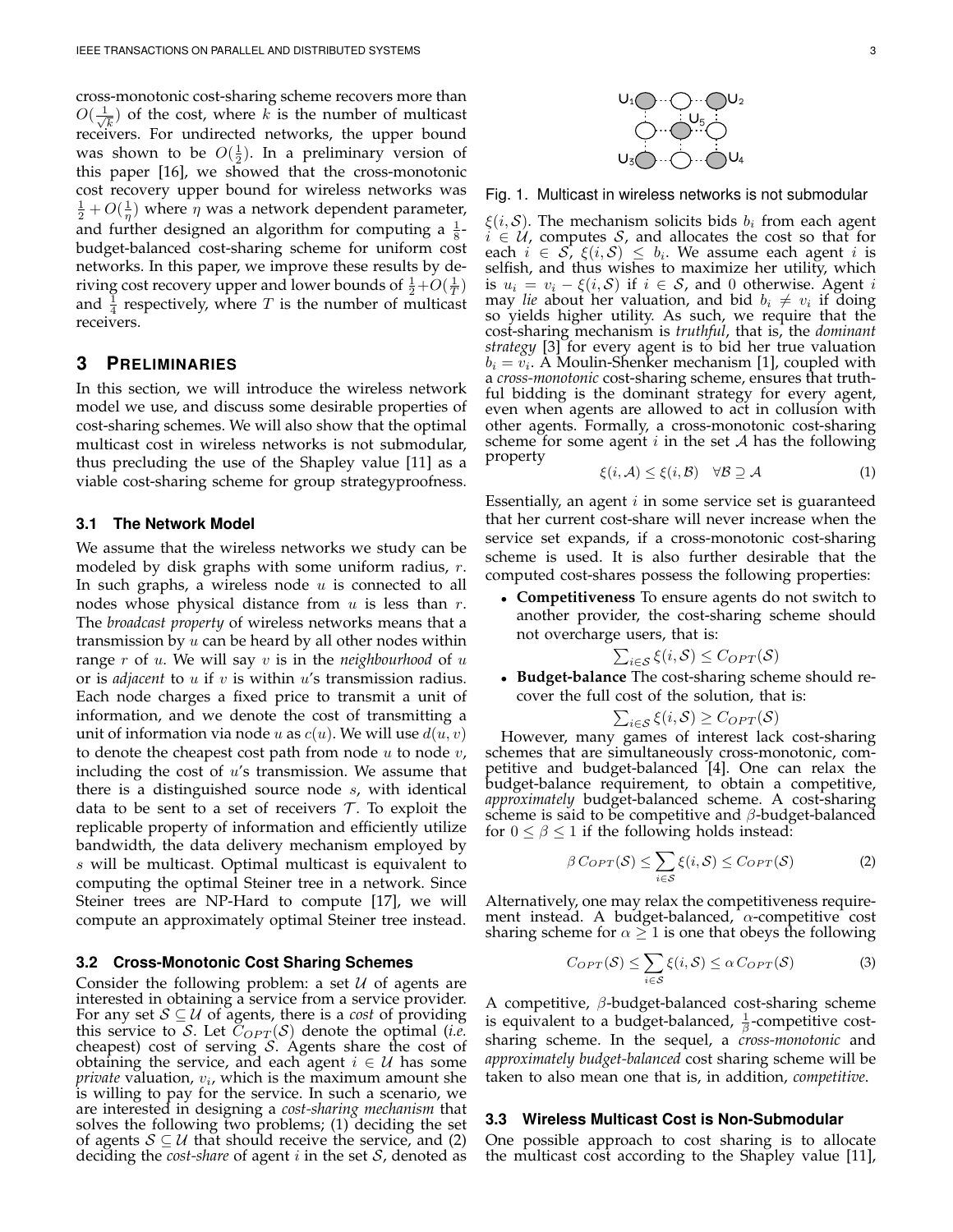which is a well known approach in economic theory for equitable and fair allocation of goods. The Shapley value essentially charges each agent i the *marginal cost* of serving i, in expectation over *all possible orderings* of the set of agents. More formally, the cost share of agent i according to the Shapley value is

$$
\xi(i,\mathcal{T}) = \sum_{\mathcal{S} \subseteq \mathcal{T} \setminus \{i\}} \frac{|\mathcal{S}|!(|\mathcal{T}|-|\mathcal{S}|-1)!}{|\mathcal{T}|!} \Big( C_{OPT}(\mathcal{S} \cup \{i\}) - C_{OPT}(\mathcal{S}) \Big)
$$

It turns out that if the cost function  $C_{OPT}(.)$  is *submodular*, then the Shapley value is both cross-monotonic and perfectly budget-balanced (see Moulin and Shenker [1] for details). A function f is said to be *submodular* if for all  $A \subset B$  and for some  $i \notin B$ , the following holds

$$
f(\mathcal{B} \cup \{i\}) - f(\mathcal{B}) \le f(\mathcal{A} \cup \{i\}) - f(\mathcal{A}) \tag{4}
$$

A *cost function* that is submodular intuitively means that the marginal cost of servicing a new agent decreases as the service set expands. Unfortunately, the cost function for multicast in wireless networks is not submodular, thus precluding the use of the Shapley value to compute cost shares that are cross-monotonic and budgetbalanced. Consider the example network shown in Fig. 1. Assume that  $u_3$  is the multicast source, and let  $c(u_i) = 1$ for all  $i$ . Then

$$
C_{OPT}(\{u_1, u_5\}) = 2
$$
  
\n
$$
C_{OPT}(\{u_1, u_4, u_5\}) = 3
$$
  
\n
$$
C_{OPT}(\{u_4, u_5\}) = 2
$$

Letting  $A = \{u_5\}$ ,  $B = \{u_4, u_5\}$ ,  $i = u_1$ , we can see from (4) that wireless multicast cost is not submodular.

### **4 COST RECOVERY UPPER BOUND**

In this section, we will show that for wireless networks, cost-sharing schemes that distribute the optimal (*i.e.* minimum) multicast routing cost in a cross-monotonic fashion cannot be budget-balanced. We first prove this for a simple topology, which provides an intuition into why the *broadcast advantage* restricts cross-monotonic cost recovery. Subsequently, we generalize the ideas used to show that the upper bound on cost recovery in networks with T multicast receivers is at most  $\frac{1}{2} + O(\frac{1}{T})$ .

## **4.1** Example topology with  $\frac{3}{4}$ -budget-balance bound

Consider once again the network shown in Fig. 1. Assume that the source node is  $u_5$ , which has zero transmission cost, and let all other nodes have cost  $c(u_i) = 1$ to transmit a unit of information. Let  $\{u_1, u_2, u_3, u_4\}$ be potential multicast receivers, and let  $A_1 = \{u_1, u_2\}$ ,  $A_2 = \{u_2, u_3\}, A_3 = \{u_3, u_4\}$  and  $A_4 = \{u_1, u_4\}.$  Now, choose at random any set  $A_i$  as the target multicast receiver set. Since the network is symmetric and  $\mathcal{A}_i$  is randomly chosen, for *any* given budget-balanced cost sharing scheme, each node in  $A_i$  will pay at most  $1/2$ *in expectation*. Now consider multicasting to some set  $\{\{u_j\}\cup\mathcal{A}_i\}$  for any i and  $u_j \notin \mathcal{A}_i$ . Since there is a node in  $A_i$  which together with  $u_i$  forms a multicast set in which  $u_j$  pays at most  $\frac{1}{2}$ , by cross-monotonicity,  $u_j$  will also only pay at most 1/2 when in the superset  $\{\{u_j\} \cup A_i\}.$ However, the multicast cost for this set is 2, hence, the cost recovery ratio in expectation is at most  $\frac{\frac{1}{2} + \frac{1}{2} + \frac{1}{2}}{2} = \frac{3}{4}$ 



Fig. 2. Placement of relays  $u_i$  and potential receivers  $t_i$ for topology with budget-balance at most  $\frac{1}{2} + O(\frac{1}{T})$ 

#### **4.2 Poor cost recovery for wireless networks**

We now generalize the argument in the previous section to wireless networks that can be modeled by disk graphs with uniform radius. We construct a pathological network that does not admit a cost-sharing scheme that is cross-monotonic and perfectly budget-balanced for any optimal minimum cost multicast.

**Theorem 1.** *There exists a wireless network that can be modeled by unit disk graphs which does not admit a costsharing scheme for optimal multicast that is cross-monotonic* and  $(\frac{1}{2} + O(\frac{1}{T}) + \epsilon)$ -budget-balanced for any  $\epsilon > 0$ , where T *is the number of potential multicast receivers.*

*Proof:* Assume that the source node s has transmission cost  $c(s) = x$ . Arrange relay nodes  $u_i$ ,  $i = 1...T$ , with  $c(u_i) = y$ , at equidistant points from each other along the circumference of  $s's$  neighbourhood. Fix a relay node  $u_i$ , and let  $u_j$  and  $u_k$  be two other relay nodes with equal distance from  $u_i$ , and such that  $u_j$ ,  $u_i$  and  $u_k$  subtends an angle of at most  $120^\circ - \delta$  for some  $\delta > 0$  (see Fig. 2). For each such set of nodes  $u_j$ ,  $u_i$  and  $u_k$ , place a receiver node  $t_i$  at the point outside of s's neighbourhood where the coverage area of  $u_j$  and  $u_k$  intersect. By construction,  $t_i$  is within the neighbourhood of all relay nodes between  $u_j$  and  $u_i$ , as well as  $u_i$  and  $u_k$ . Hence, each  $t_i$  is connected to  $\eta = \lfloor (\frac{120-\delta}{360})T \rfloor = O(T)$  relay nodes. Symmetrically, each relay node is also connected to exactly  $\eta$  receivers. To prove the budget-balance ratio of this network, pick a receiver  $t'$  at *random* and include the next  $\eta$  receiver nodes in the clockwise direction, and label this as the target multicast group,  $\mathcal T$ . Denote the set consisting of  $t'$ and the next  $\eta - 1$  nodes in  $\tau$  as A, and denote by B the set of  $\eta$  nodes  $\mathcal{T} \setminus \{t'\}$ . Observe that receivers in A (resp. B) have one relay node in common, call this  $u<sub>A</sub>$ (resp.  $u_B$ ). Since  $\mathcal T$  is picked at random, we can bound the expected cost share of each receiver as follows:

$$
E[\sum_{t_i \in \mathcal{T}} \xi(t_i, \mathcal{T})] = E[\sum_{t_i \in \mathcal{B}} \xi(t_i, \mathcal{T})] + E[\xi(t', \mathcal{T})]
$$
  

$$
\leq E[\sum_{t_i \in \mathcal{B}} \xi(t_i, \mathcal{B})] + E[\xi(t', \mathcal{A})]
$$
  

$$
= \eta \frac{x + y}{\eta} + \frac{x + y}{\eta} = (x + y)(1 + \frac{1}{\eta})
$$

The first equality is from linearity of expectations. The next inequality follows from cross-monotonicity, since  $A, B \subset \mathcal{T}$ . Since  $C_{OPT}(\mathcal{T}) = x + 2y$  and  $|A| = |B| = \eta$ , the fraction of cost recovered is at most

$$
\frac{(x+y)(1+\frac{1}{\eta})}{x+2y}
$$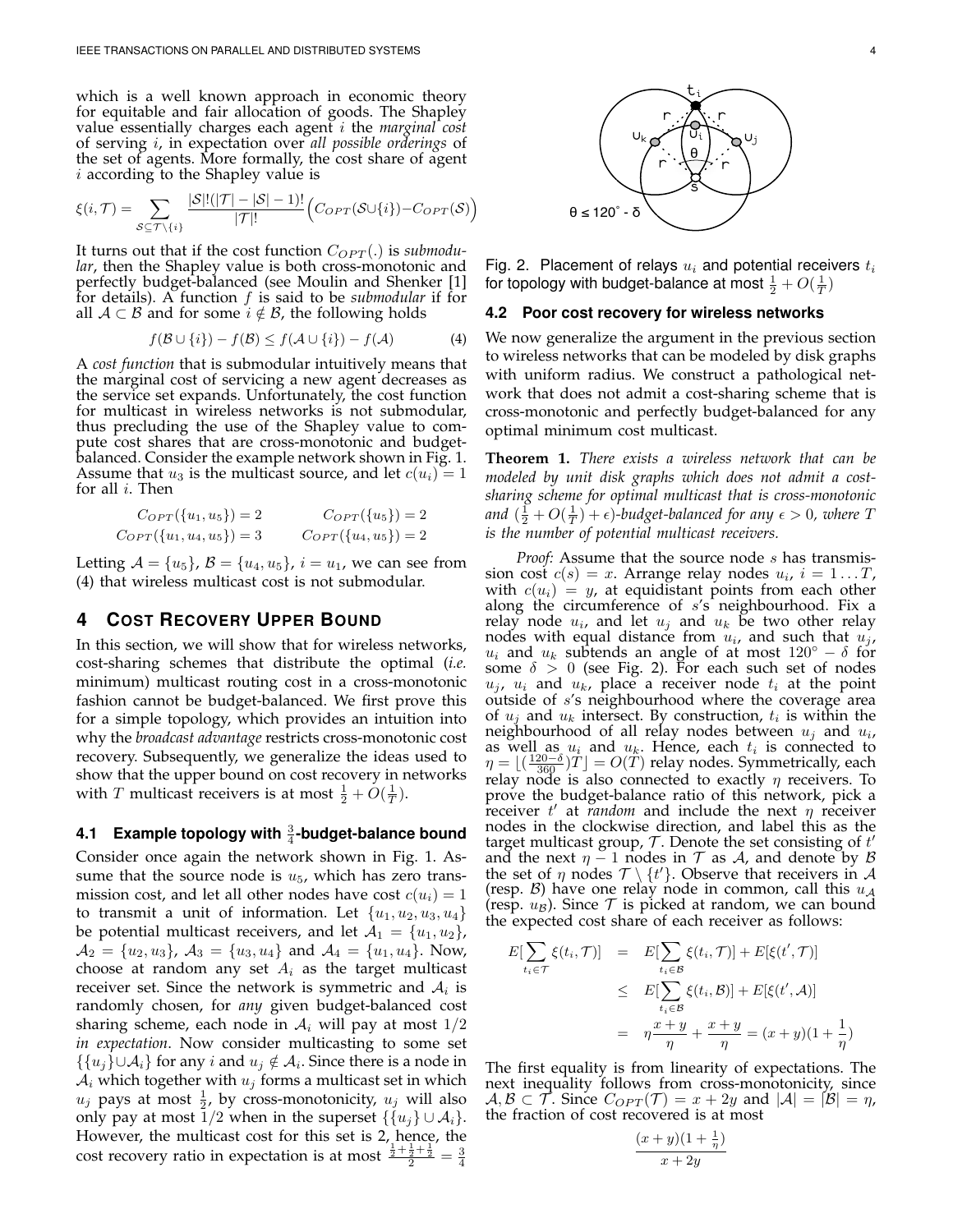Setting the cost  $x = 0$  and  $y = 1$  yields the theorem.  $\Box$ The proof of Theorem 1 also implies the following:

**Corollary 1.** *For uniform cost wireless networks that can be modeled by unit disk graphs, there is no cross-monotonic,*  $(\frac{2}{3} + O(\frac{1}{T}) + \epsilon)$ -budget-balanced cost-sharing scheme.

## **5 COMPUTING CROSS-MONOTONIC COST-SHARES**

In this section, we will design an algorithm for computing cost-shares that are cross-monotonic for multicast transmission in wireless ad hoc networks with arbitrary topologies. In particular, we will build a Steiner tree for efficient multicast, and design a scheme to distribute the cost of the Steiner tree to multicast users in a crossmonotonic fashion. Our techniques are grounded in the linear programming based primal-dual framework for approximation algorithms, first introduced by Goemans and Williamson [9]. The primal-dual schema employed not only facilitates the construction of a good routing solution, but also provides a natural means for computing cost shares that are cross-monotonic. The latter can be achieved by treating the variables in the dual solution as cost shares.

Our strategy will be to first focus on computing a good multicast routing solution. In particular, the primaldual algorithm we design will build a 2-approximate solution. However, the dual variables obtained by this algorithm cannot be used directly as a cross-monotonic cost-sharing scheme. Instead, we will modify this algorithm in Section 5.3 to compute cost-shares that are crossmonotonic, and  $\frac{1}{4}$ -budget-balanced.

#### **5.1 The primal-dual schema**

We begin by introducing the primal-dual framework within the context of multicast in wireless networks. We focus on the case when each node has uniform transmission radius, as well as uniform cost to transmit a packet. The former assumption allows us to assume that links between nodes are *symmetric*, while the latter admits  $c(u) = c(v)$ ,  $\forall u, v$  without loss of generality.

Before we can describe the algorithm, we will require some definitions and notations. For a set of nodes  $S$ , we define the binary function  $f: 2^{\mathcal{V}} \to \{0,1\}$ , where V is the set of all nodes in the network, such that for any  $S \subset V$ , we have the following:

$$
f(\mathcal{S}) = \begin{cases} 1 & \text{if } |\mathcal{S} \cap \mathcal{T}| \ge 1 \text{ and } s \notin \mathcal{S} \\ 0 & \text{otherwise} \end{cases}
$$

That is,  $f(\mathcal{S}) = 1$  implies that the set of nodes S contains at least one multicast receiver, and does *not* contain the source node s. We define a *node cut* of the set S as the minimal set of nodes  $\delta(S)$ , such that following conditions hold

- $V \setminus \delta(S)$  induces a graph such that the set of nodes  $S$  and  $\overline{S}$  are disconnected.
- If  $u \in \delta(\mathcal{S})$ , then there exists a  $w \in \mathcal{S}$  such that u and  $w$  are adjacent.

A node cut for  $S$  is essentially the minimal set of nodes that are adjacent to  $S$ , and whose removal from the network disconnects  $S$  from the source node.

The definitions of the binary function  $f$  together with the notion of a node cut, allows us to succinctly state the problem of computing the optimal Steiner tree in a symmetric, wireless network as a linear integer program (IP) of the following form:

Minimize 
$$
\sum_{u \in V} c(u)x(u) \tag{5}
$$

Subject To

$$
\sum_{u \in \delta(\mathcal{S})} x(u) \ge f(\mathcal{S}) \qquad \forall \mathcal{S} \subseteq \mathcal{V} \qquad (5a)
$$

$$
x(u) \in \{0, 1\} \qquad \forall u \in \mathcal{V} \qquad (5b)
$$

In IP (5), the binary variable  $x(u)$  indicates if node u should be used to transmit information in the optimal Steiner tree connecting  $s$  to each node in  $\mathcal T$ . The objective function tries to minimize the total cost of transmitting nodes. The first constraint ensures that for any set of nodes S for which  $f(S) = 1$ , (*i.e.* S contains at least one receiver but not the source node), at least one of the nodes that disconnects  $S$  and  $s$  should be included in the Steiner tree. Since this constraint is stated for all possible sets of nodes, it is easy to see that a solution  $x$  that satisfies all the constraints also ensures that each node in  $T$  will be connected to s.

Computing a Steiner tree directly using IP (5) is intractable, since the number of constraints is exponential in the number of nodes in the network. Instead, we will resort to the primal-dual technique based on linear programming theory [9] to solve for an approximately optimal Steiner tree. The primal-dual schema will employ the linear program (LP) relaxation of IP (5), achieved by relaxing the integrality requirement to merely requiring that  $x(u) \geq 0$  for all u. This gives us the *primal* linear program, for which we can subsequently formulate the following *dual* linear program:

$$
\text{Maximize} \qquad \qquad \sum_{\mathcal{S} \subseteq \mathcal{V}} f(\mathcal{S}) y(\mathcal{S}) \tag{6}
$$

Subject To

$$
\sum_{y(S): u \in \delta(S)} y(S) \le c(u) \qquad \forall u \in \mathcal{V} \qquad \text{(6a)}
$$

$$
y(\mathcal{S}) \geq 0 \qquad \forall \mathcal{S} \subseteq \mathcal{V} \qquad \text{(6b)}
$$

We know from the *weak duality theorem* [18] of linear programming theory, the objective function of the LP relaxation of (5) is lower bounded by the objective function of the dual LP in (6). Recall also that from linear programming duality theory, the optimal solutions to the primal and dual LPs are related via *complementary slackness conditions* [18]. In particular, whenever a constraint of type (6a) holds with equality in the optimal dual solution, then it follows that the corresponding primal variable  $x(u) > 0$ . The primal-dual schema essentially seeks to exploit the properties just stated. It begins with a feasible dual solution in which  $y(S) = 0$  for all  $S \subseteq V$ , and an infeasible primal solution where  $x(u) = 0$  for all  $u \in V$ . The algorithm then attempts to construct a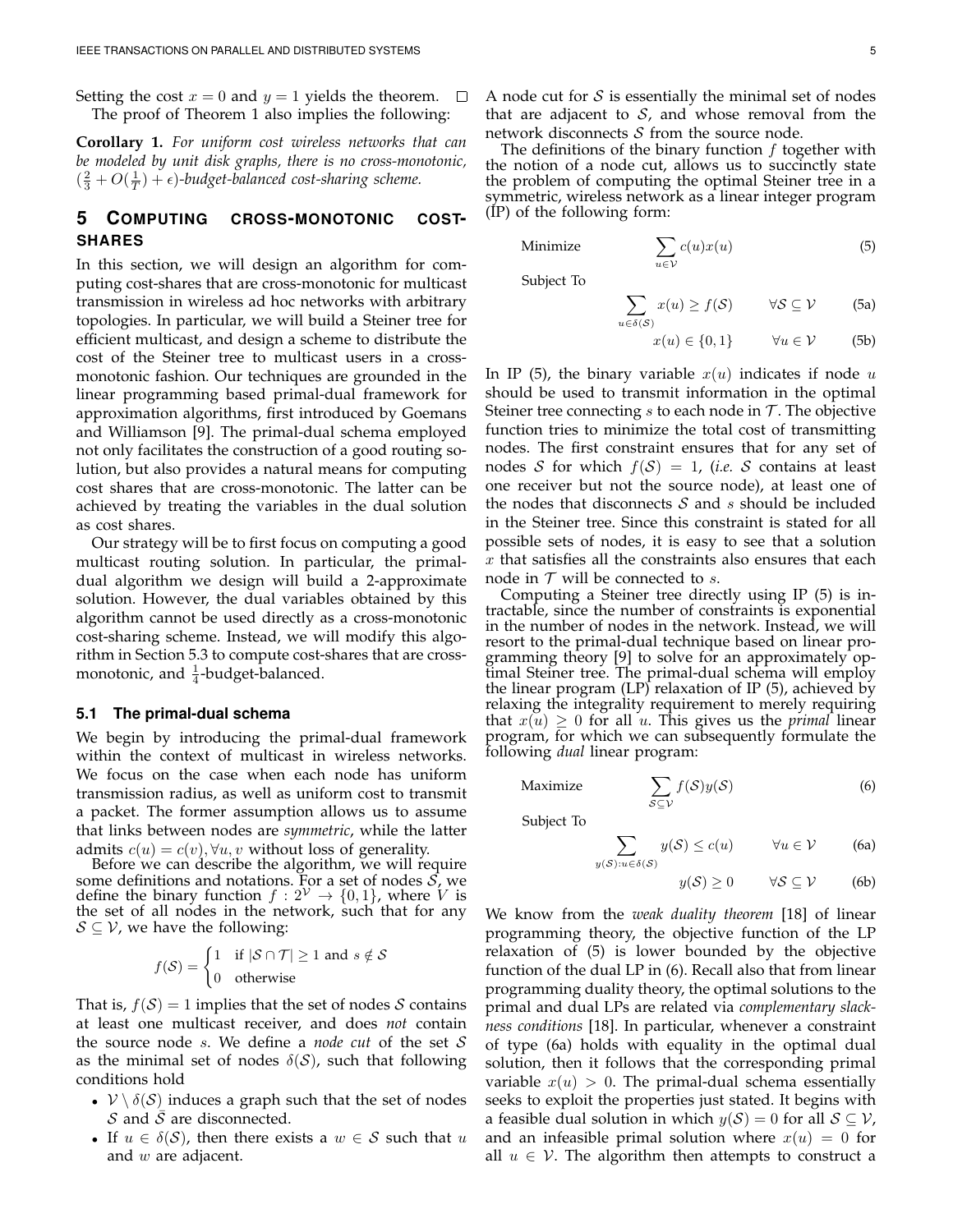#### **Algorithm 1:** Primal-Dual Algorithm

Initialize  $x(u) = 0 \,\forall u$ , set time  $\tau = 0$ Update solution set  $W = \emptyset$ 

#### **Phase 1:**

- 1) Update set of *active* components C using Definition 1
- 2) If  $\mathcal{C} = \emptyset$ , go to Phase 2.
- 3) Increase  $y(S)$  for all  $S \in \mathcal{C}$  and  $\tau$  at uniform rate until constraint (6a) becomes tight for some  $u$
- 4) Set  $x(u) = 1$ , and add u to W. Repeat step 1).

#### **Phase 2:**

- 1) Examine nodes in  $W$  in an arbitrary, predetermined order.
- 2) For each  $u \in W$ , if graph induced by  $W \cup \mathcal{T} \setminus \{u\}$  does not disconnect s and some  $t \in \mathcal{T}$ , set  $x(u) := 0$ ,  $\mathcal{W} := \mathcal{W} \setminus \{u\}.$

#### **Phase 3:**

- 1) Update set of *unsatisfied* components C using Definition 2
- 2) If  $\mathcal{C} = \emptyset$ , go to Phase 4.
- 3) Increase  $y(S)$  for all  $S \in \mathcal{C}$  and  $\tau$  at uniform rate until constraint (6a) becomes tight for some  $u$
- 4) Set  $x(u) = 1$ , and add u to W. Repeat step 1).

#### **Phase 4:**

- 1) Examine nodes in  ${\mathcal W}$  in an arbitrary, predetermined order.
- 2) For each  $u \in W$ , if the graph induced by  $W \setminus \{u\}$  does not disconnect s and some  $t \in \mathcal{T}$ , set  $x(u) := 0$ ,  $\mathcal{W} := \mathcal{W} \setminus \{u\}.$

feasible primal solution, by increasing judiciously selected dual variables in a controlled manner. Whenever this dual increase results in a dual constraint of type (6a) holding with equality, we set the corresponding primal variable  $x(u) = 1$ . This process repeats until the primal solution constructed is feasible. At the end, the primal solution is used to obtain a feasible tree connecting  $s$  to all multicast receivers in  $\mathcal T$ . The crucial observation here is that the dual variable  $y(S)$  can be interpreted as *cost-shares* for the set of nodes S. We will leverage this property later to compute cost-shares from the dual solution that are cross-monotonic while having a constant budget-balance ratio.

#### **5.2 A 2-approximate Steiner tree construction**

We next turn to describing our primal-dual based algorithm for computing an approximately optimal routing solution in wireless networks. We first require some terminology. We will say a constraint is *tight* if (6a) holds with equality for some node u. A node is said to be *open* if  $x(u) = 1$ . In the beginning, all nodes are said to be closed, that is  $x(u) = 0$  for all nodes u. We will require the following definition of a *component*:

**Definition 1** *A component is a set of nodes* S *that meet the following conditions:*

- S *is connected, that is for any* u, v ∈ S *there is a path from* u *to* v *using only nodes in* S*,*
- *if*  $u \in S$ *, then either*  $x(u) = 1$  *or*  $u \in T$

A component *S* is said to be *satisfied* if  $f(S) = 0$ , *i.e.*, S includes s. Since  $x(u) = 0$  for all u in the beginning of the algorithm, we will initially have  $|T|$  unsatisfied components, each consisting of a receiver  $t \in \mathcal{T}$ .

Algorithm 1 shows our algorithm for computing a 2-approximate Steiner tree in symmetric wireless net-

works. Similar to most primal-dual schemas in the literature, it will be necessary to introduce a notion of time,  $\tau$  into our algorithm. Unlike other primal-dual schemas however, our algorithm consists of 4 phases. The first phase consists of carefully increasing or *growing* selected dual variables, in an attempt to build a routing solution. Growing dual variables leads to opening nodes, due to complementary slackness conditions. Let  $W$  be the set of open nodes at any time during this dual growing phase. Then this phase ends when the set of nodes  $W \cup T$  induces a subgraph such that the source node is connected to each multicast receiver. This first phase of dual variable growth may however result in more open nodes than is necessary for a feasible routing solution. Hence, the second phase consists of "pruning" these superfluous nodes by removing them from the set  $W$ , without sacrificing the feasibility of the solution computed thus far. At the end of the pruning phase, the set  $W\cup T$  induces a tree, connecting s to T. Note however that dual has only paid for nodes in  $W$ , and from Definition 1, we may have tacitly included receivers in the tree  $W \cup T$  that transmit for "free". Therefore, phase 3 repeats the dual growing process, this time obtaining enough dual payment to pay for transmitting receivers that were not opened in the first dual growing phase. The final phase once again performs node pruning to remove nodes that were unnecessarily added to the solution  $W$  in during the dual growing process in Phase 3. We next describe each phase in detail.

**Phase 1: Dual Growth I -** In this phase, a component is said to be *active* if it is not satisfied. Let W consist of the set of open nodes. Initially, at time  $\tau = 0$ , we have  $W = \emptyset$ , and each multicast receiver forms a standalone, active component. For each active component  $S$ , we grow its dual variable  $y(S)$ , *uniformly in time*  $\tau$ , until some constraint of type (6a) corresponding to some node  $u$  goes tight. At this point, we stop dual growth, and open node u by setting  $x(u) = 1$  and adding u to  $W$ . We then update the set of active components, and begin growing dual variables for this latest set of active components. This phase ends when there are no longer any active components. It is easy to see that at the end of this phase, we will have a single, satisfied component consisting of nodes in the set  $W \cup T$ . Since nodes have uniform transmission radius, the links between nodes are symmetric, and the set of nodes  $W \cup T$  induces a subgraph where each receiver is connected to the source node. It is crucial to note however, that only the nodes in W have been "paid" for thus far by the dual variables.

**Phase 2: Pruning I -** Increasing the dual variable  $y(S)$ contributes to reducing the slack in the constraints for all nodes  $u \in \delta(\mathcal{S})$ . Hence, the dual growing phase essentially opens more nodes than is necessary to connect  $S$  and  $S$ , and these unnecessary nodes may be pruned. Consequently, in this phase, we will examine only nodes in the set  $W \setminus T$  for pruning – later we will show that our choice of this set helps to preserve cross-monotonicity when computing cost shares. For each node we examine,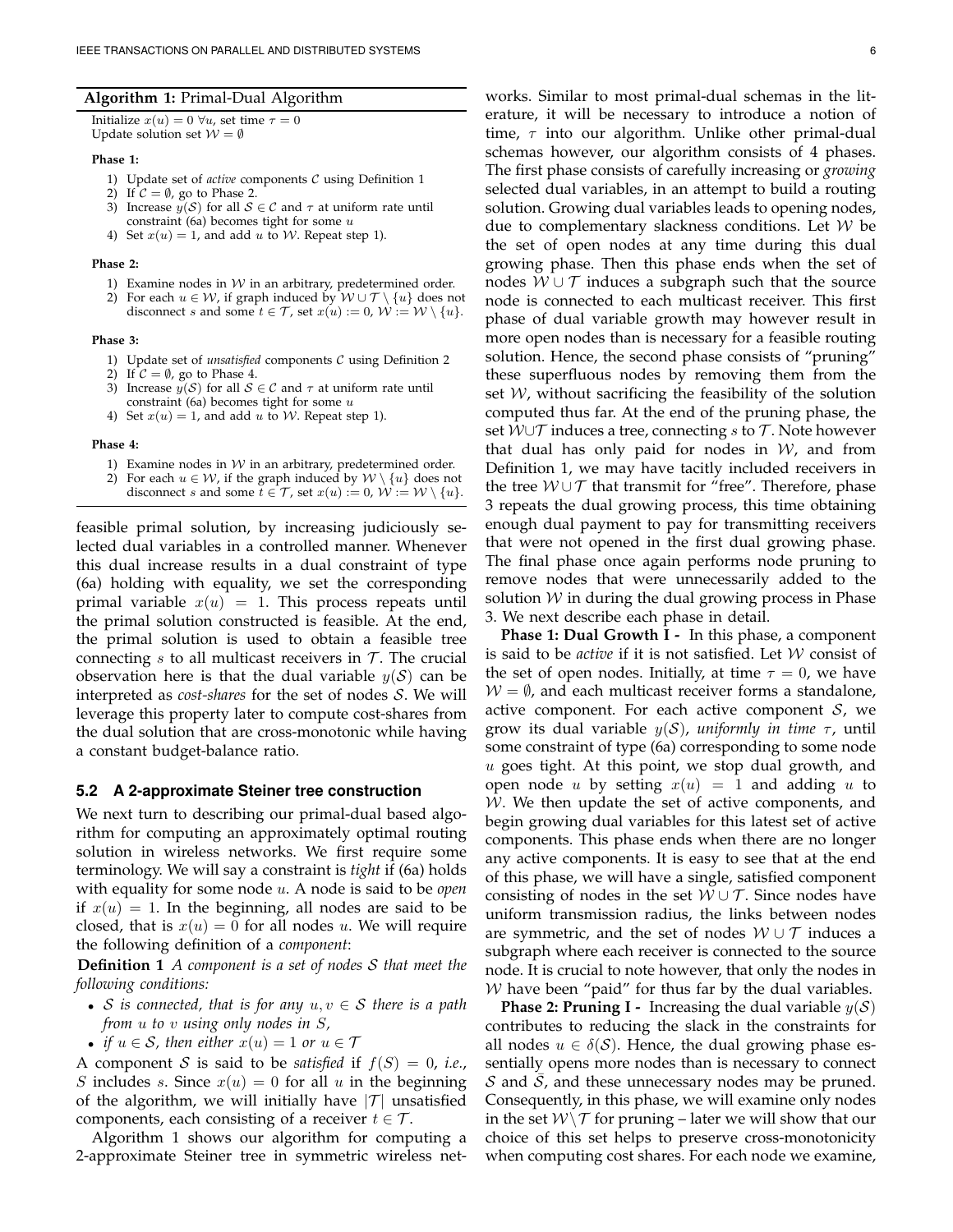we set  $x(u) = 0$  and remove u from W if this can be done without disconnecting any receiver from the source node in the subgraph induced by  $W\cup\mathcal{T}$ . Essentially, we try and close any node that is not a multicast receiver, without sacrificing connectivity induced by the union of the remaining set of open nodes and  $\mathcal T$ . Clearly, by the end of the pruning phase, the set of nodes  $W \cup T$  induces a tree connecting the source node to every receiver.

**Phase 3: Dual Growth II -** One can view the dual growing in Phase 1 in the following way - each component seeks to open a path of nodes to the source by paying for them. However, the dual variable of a component only contributes to node cuts adjacent to a component. This means that any point in the algorithm, all nodes in a component have been paid for, with the *possible exception* of the multicast receivers themselves. In order to remedy this situation, we define a component in this phase differently. Specifically, a component is instead now defined in the following way:

**Definition 2** *A component is a set of nodes* S *that meet the following conditions:*

- S *is connected, that is for any* u, v ∈ S *there is a path from* u *to* v *using only nodes in* S*,*
- *if*  $u \in S$ *, then*  $x(u) = 1$ *.*

That is, a component in this phase consists strictly of connected nodes in  $W$ . The dual growing process in this phase then proceeds in a similar fashion to Phase 1. Once again, we grow the dual variables for unsatisfied components uniformly in time. Observe however that now unsatisfied components must be adjacent to at least one multicast receiver, and hence the increase in dual variables during this phase is bounded by the uniform cost  $c(u)$ . Once again, whenever a constraint of type (6a) goes tight for some node  $u$ , we stop the dual growing process, set  $x(u) = 1$  and add u to W. This process repeats until there are no longer any active components.

**Phase 4: Pruning II -** At the end of Phase 3, we are guaranteed that the set of nodes  $W$  induces a subgraph that connects  $s$  to each receiver in  $T$ . Since the brief dual growing process in Phase 3 may have once again opened superfluous nodes, we prune unnecessary nodes in  $W$ without disconnecting any receiver from the source. The final solution  $W$  is thus a tree connecting  $s$  to each multicast receiver in  $\mathcal{T}$ .

The next theorem shows that the final solution  $W$ forms a 2-approximate Steiner tree connecting s and  $\mathcal{T}$ .

## **Theorem 2.**  $\sum_{u \in \mathcal{W}} c(u) \leq \sum_{S \subseteq V} 2y(\mathcal{S})$

*Proof:* There are two crucial ideas behind this lemma. The first is that dual variables for components grow at uniform rate. Second, the primal solution  $W$  induces a tree, and thus every receiver has exactly one path to the source. Consider any point in time during the dual growing phase on the network graph. Only active components are increasing their duals. Increasing the dual variable of component  $S$  never pays for nodes in the component, only to nodes in the node cut set adjacent to S. Now, let us shrink each active component into a single node, and remove all other nodes outside of these

components that do not appear in the final solution  $W$ . The resulting graph (call it  $\hat{\mathcal{H}}$ ) now consists of nodes that are either active components, or nodes that will be paid for at some time in the future. Let us define the *degree* of an active component S, as the nodes in  $H$  adjacent to S, and let us denote it by  $deg(S)$ . We claim that the average degree of all the active components is not more than 2. To see that this is indeed the case, recall that the final solution  $W$  is a tree. Therefore, every node in  $H$  adjacent to an active node, must either be in a path from the active node to the source, or to another active node. If an active node has paths in  $H$  to more than one active node, than each of those active nodes must have degree of 1 (otherwise, we would have redundant paths to active nodes). By definition, since nodes in  $W$ are open, its corresponding constraint must be tight, and so we get

$$
\sum_{u \in \mathcal{W}} c(u) = \sum_{u \in \mathcal{W}} \Big( \sum_{S: u \in \delta(S)} y(S) \Big) = \sum_{S \subseteq \mathcal{V}} \Big( \sum_{u: u \in \mathcal{W} \cap \delta(S)} y(S) \Big) \n= \sum_{S \subseteq \mathcal{V}} \Big( \deg(S)y(S) \Big)
$$

But from the previous argument, we know that average degree for all active components is at most 2, so we get

$$
\sum_{u \in \mathcal{W}} c(u) \le \sum_{\mathcal{S} \subseteq \mathcal{V}} 2y(\mathcal{S})
$$

From the duality theorem in linear programming [18], the above implies that the solution  $W$  constructed is within a factor of 2 of the optimal Steiner tree.  $\Box$ 

#### **5.3 The cross-monotonic cost-sharing scheme**

We next describe how to compute cross-monotonic cost shares for Steiner tree based information dissemination in wireless networks. In order to do so, we need to modify Algorithm 1. The crucial observation that we will employ is the following: the dual variable  $y(S)$ can be interpreted as the cost of connecting the set  $S$ to  $S$ . Intuitively, cross-monotonic cost-shares can then be obtained through equitable distribution of the cost  $y(S)$  to receivers  $S \cap T$ , coupled with the "smooth" increase of dual variables  $y(S)$  during the dual growing phase of the primal-dual algorithm. A smooth growth of dual variables essentially avoids sudden arbitrary increases in the dual variables, which would harm crossmonotonicity. Unfortunately, the dual-growth of Phase 1 is *not* smooth, in the sense that dual variables cease to increase when components are satisfied.

In order to preserve cross-monotonicity, we need to ensure that dual variables do not cease to increase prematurely in Phase 1. Let  $d(s, t)$  be the shortest path cost from the source node to receiver t. Let  $S^{\tau}$  be the set of nodes in component  $S$  at time  $\tau$ . In our modified primal-dual algorithm, a component S is *active* at time  $\tau$  in Phase 1 if the following condition holds

$$
\max_{t \in \mathcal{S}^{\tau} \cap T} d(s, t) \ge \tau \tag{7}
$$

Here, we depart from the usual primal-dual schema by continuing to increasing dual variables for satisfied components, as long as the condition in (7) holds. We will call a component's contribution after it becomes